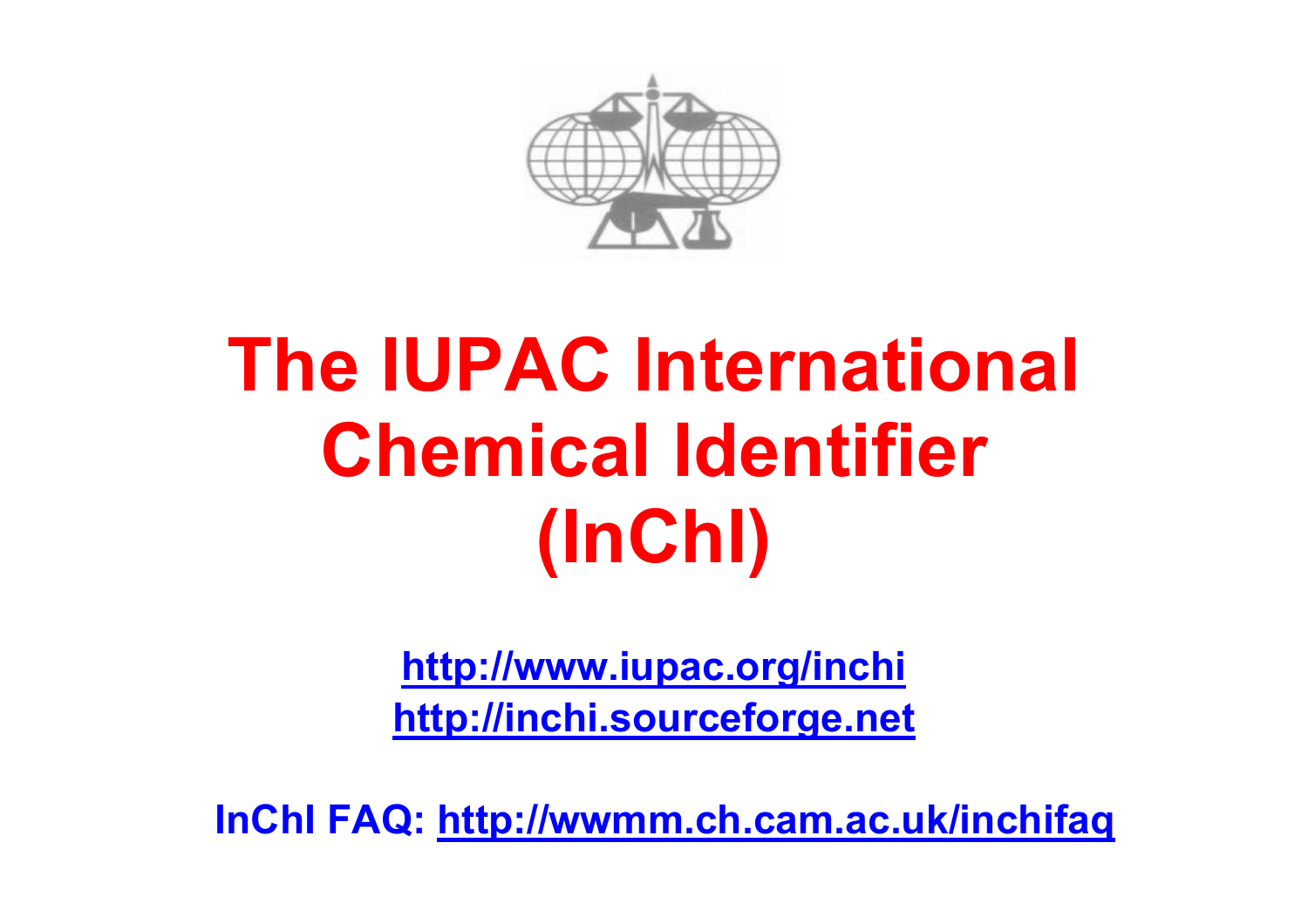### **InChI:**

- **an Open Source, non-proprietary, public-domain identifier for chemicals**
- **a string of characters uniquely representing a specified molecular structure**
- **a precise, robust, IUPAC-approved chemical substance tag**
- **independent of the way the chemical structure is drawn**
- **indexed by internet search engines**
- **usable in both printed and electronic data sources**
- **enables reliable structure recognition and easy linking of diverse data compilations**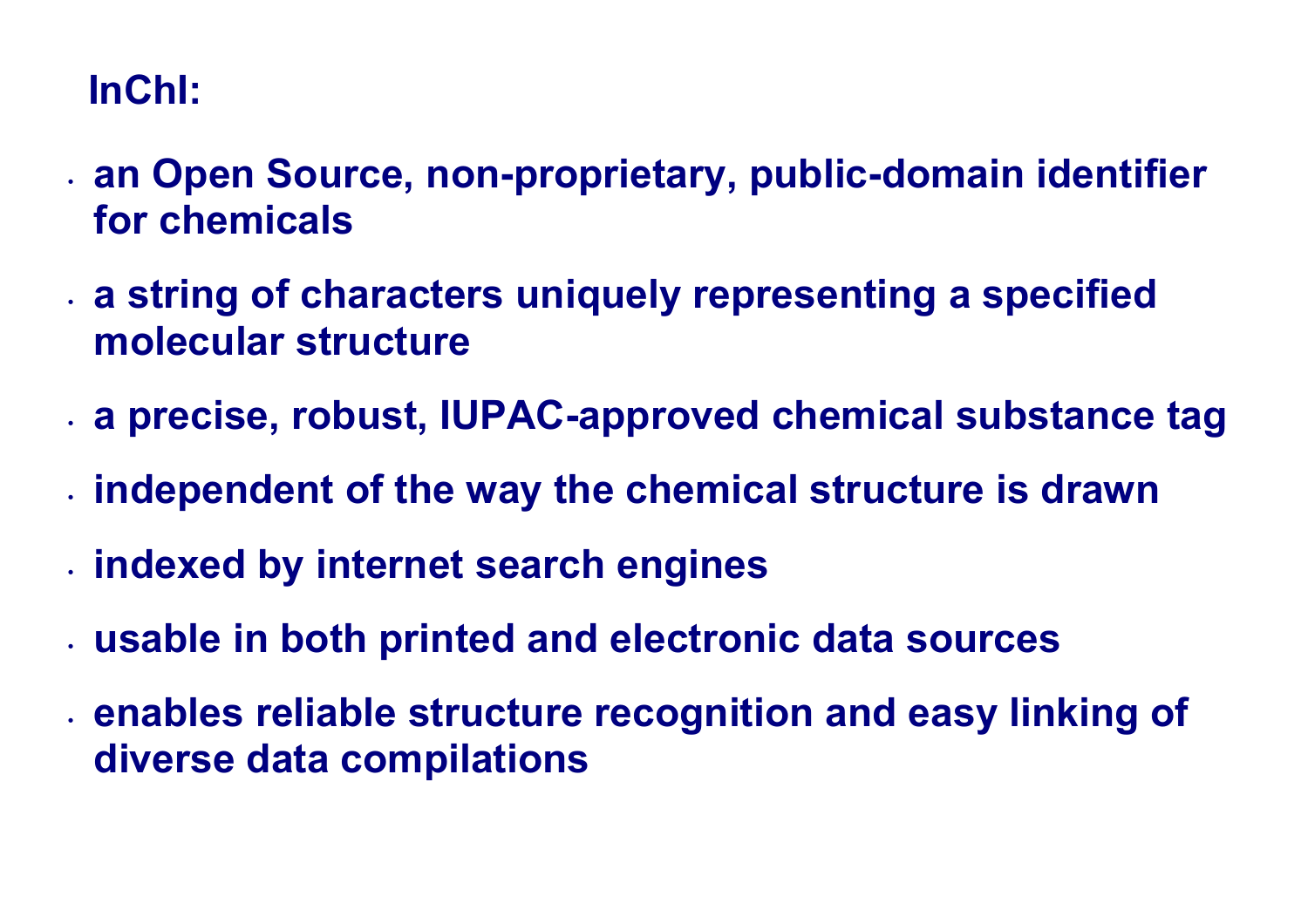#### **InChI software:**

- **accepts input in the form of MOLfiles (or SDfiles) and CML files**
- **is integrated with ACD ChemSketch**
- **accepts structures generated by cut-and-paste from ChemDraw, Marvin, and BKChem**
- **deals with organic compounds with** *Z***/***E* **and sp<sup>3</sup> configurations, tautomers, and isotopes as well as salts, organometallic compounds and protonated forms**
- **regenerates the original structure from InChI output**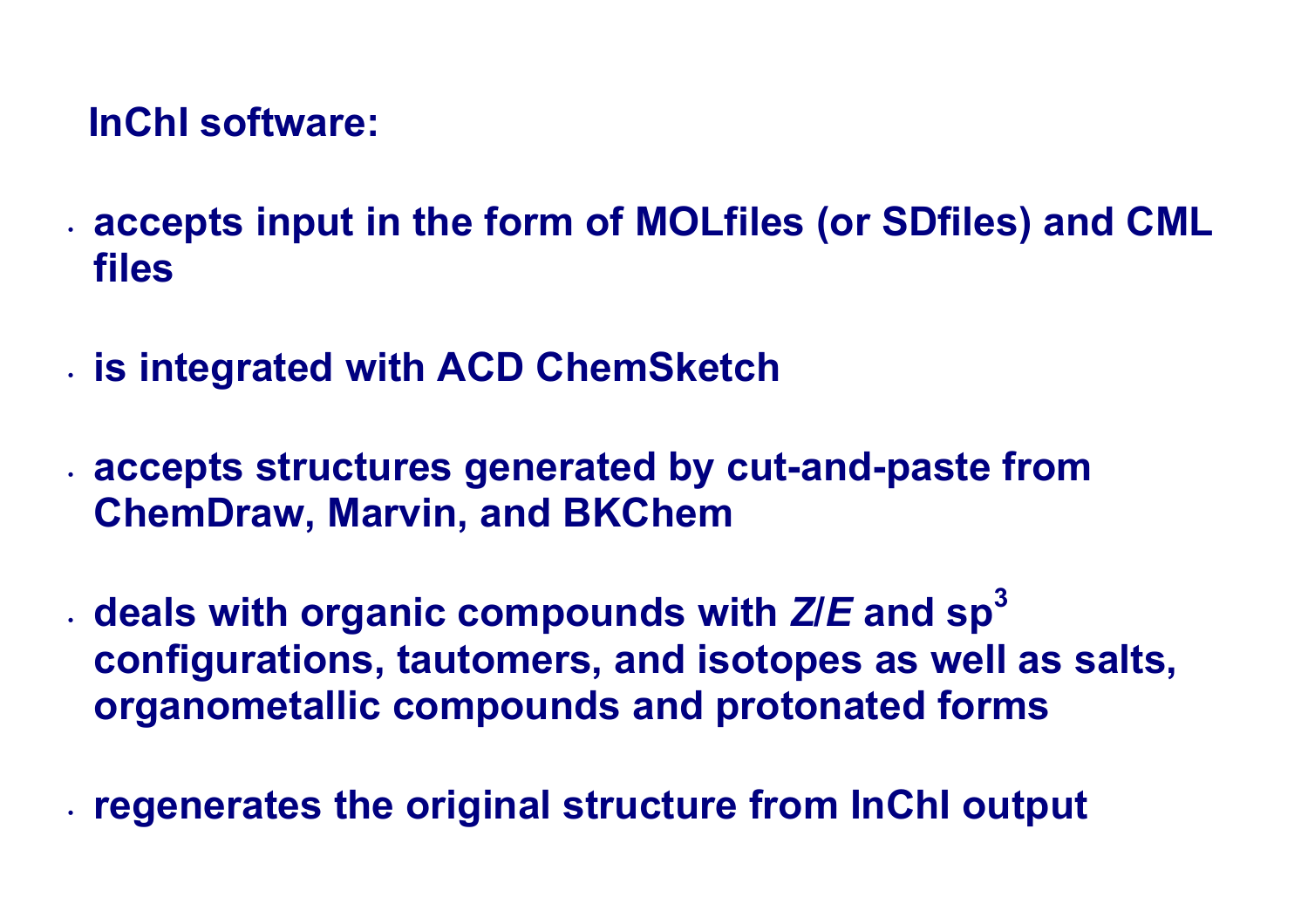## **InChI for cholesterol**

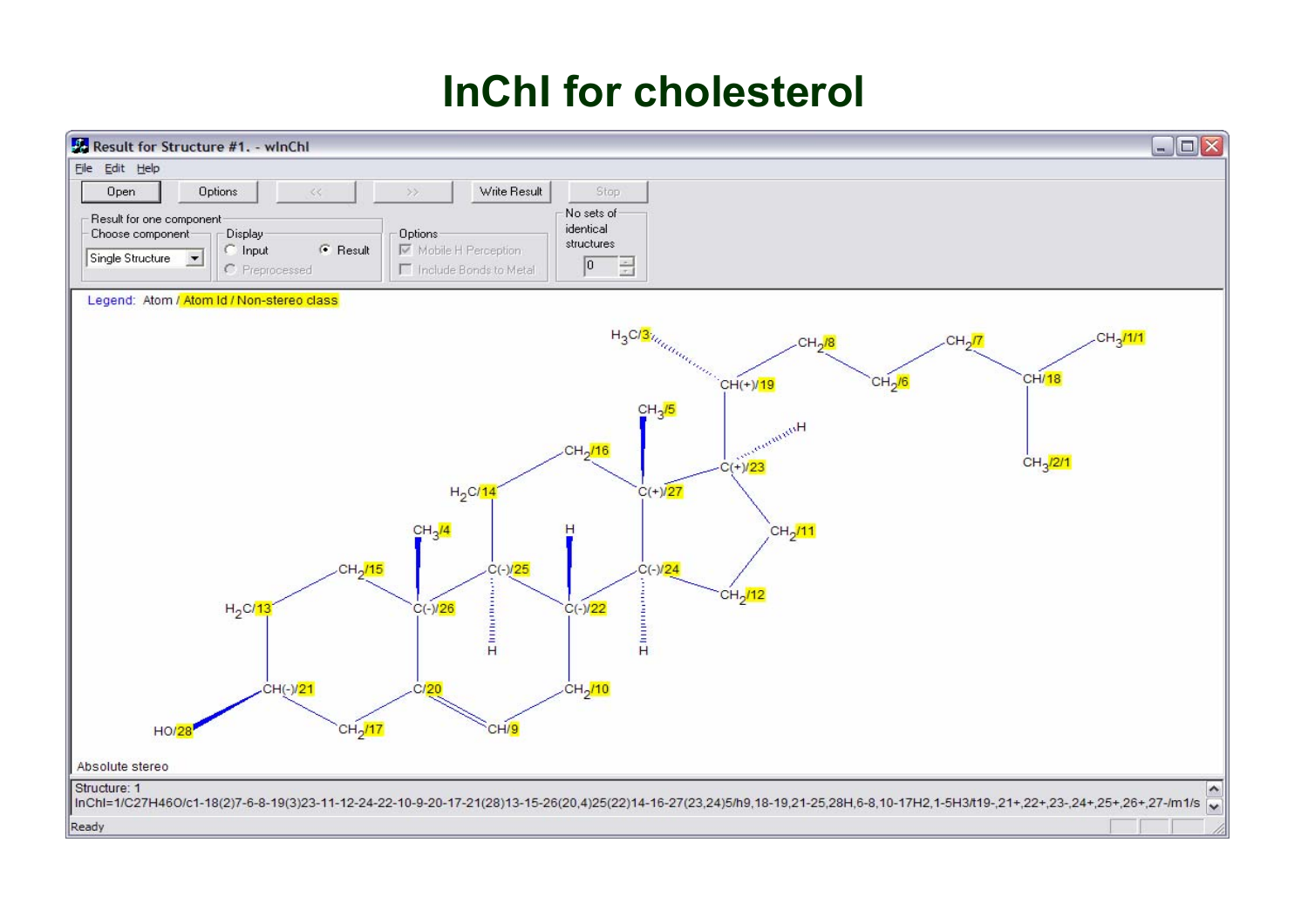# **InChI for Viagra**

| Result for Structure #1, mobile H. - winChi                                                                                                                                                                                                                                                                                                                                                                                                                                   | $\Box$ D $X$        |
|-------------------------------------------------------------------------------------------------------------------------------------------------------------------------------------------------------------------------------------------------------------------------------------------------------------------------------------------------------------------------------------------------------------------------------------------------------------------------------|---------------------|
| File Edit Help                                                                                                                                                                                                                                                                                                                                                                                                                                                                |                     |
| Options<br>Write Result<br>Open<br>$\bar{\chi}\bar{\chi}$<br>Stop<br>$<\!$<br>No sets of<br>Result for one component<br>identical<br>Display<br>Choose component<br>Options<br>structures<br>C Result<br>$\cap$ Input<br>Mobile H Perception<br>Single Structure<br>$\overline{\phantom{a}}$<br>$\frac{\mu_{\rm{B}}}{\mu_{\rm{B}}}$<br>$\boxed{0}$<br>T Include Bonds to Metal<br>C Preprocessed                                                                              |                     |
| Legend: Atom / Atom Id / Non-stereo class / Mobile group id                                                                                                                                                                                                                                                                                                                                                                                                                   |                     |
| $CH3$ /2<br>0/29/1<br>CH <sub>3</sub> <sup>14</sup><br>CH <sub>2</sub> /6<br>N/27<br>O/32<br>NH/24//1<br>$\begin{bmatrix} 1 \\ 1 \\ 1 \end{bmatrix}$<br>N/25<br>C/18<br>C/17<br>CH/9<br>C/16<br>N/23//1<br>$H_2$ C/7<br><b>HC/14</b><br>CH/8<br>CH <sub>2</sub> /5<br>$\cdot$ C/15<br>$H_3CI$<br>СН <sub>2</sub> /12/12<br>СН <sub>2</sub> /10/10<br>S/33<br>$0/30/30 =$<br>N/28<br>N/26<br>CH <sub>3</sub> /3<br>CH <sub>2</sub> /13/12<br>0/31/30<br>CH <sub>2</sub> /11/10 |                     |
| Structure: 1                                                                                                                                                                                                                                                                                                                                                                                                                                                                  | $\hat{\phantom{a}}$ |
| InChl=1/C22H30N6O4S/c1-5-7-17-19-20(27(4)25-17)22(29)24-21(23-19)16-14-15(8-9-18(16)32-6-2)33(30,31)28-12-10-26(3)11-13-28/h8-9,14H,5-7,10-13H2,1-4H3,(H,23,24,29)                                                                                                                                                                                                                                                                                                            | $\checkmark$        |
| Ready                                                                                                                                                                                                                                                                                                                                                                                                                                                                         |                     |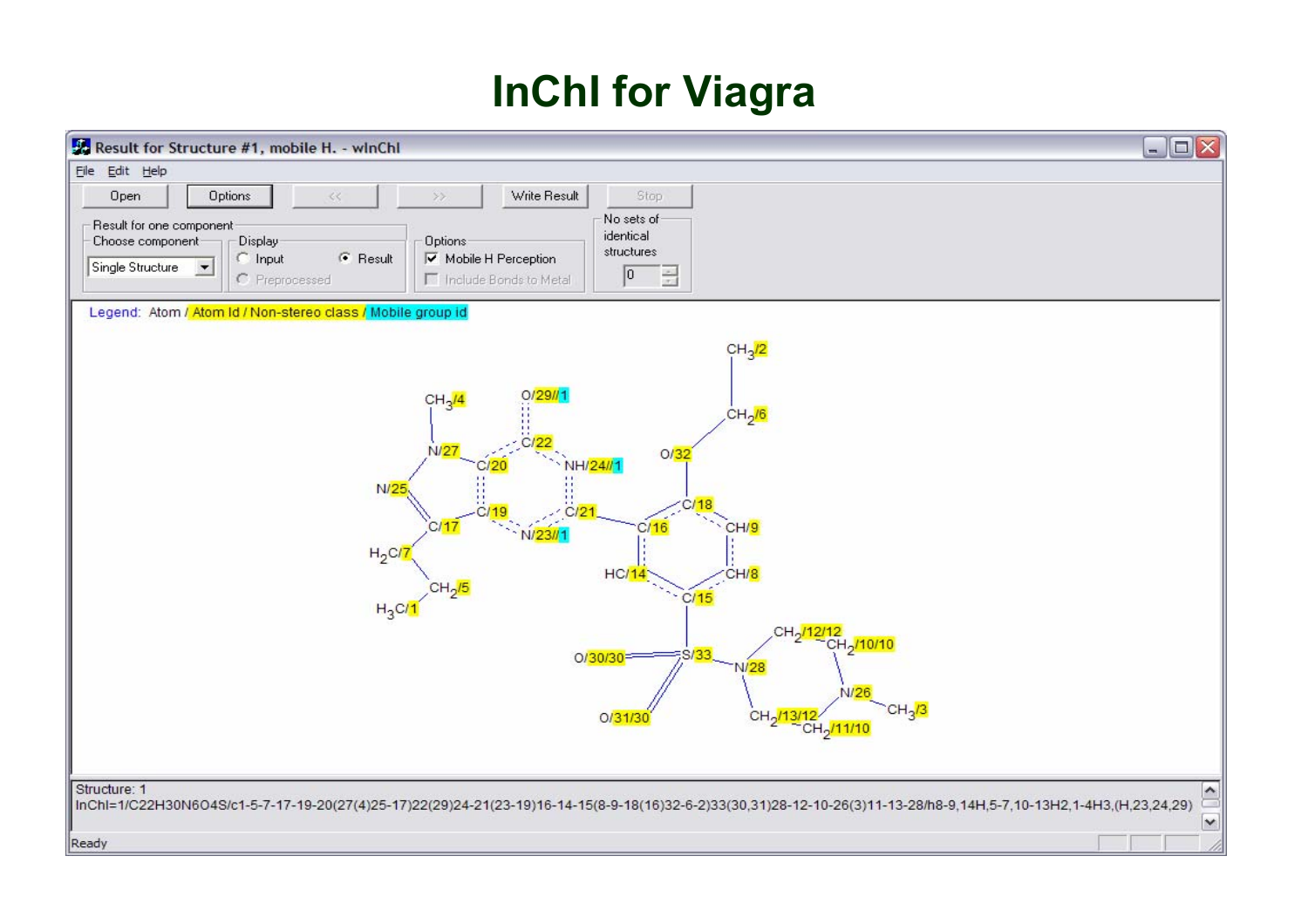# InChl for C<sub>60</sub> fullerene

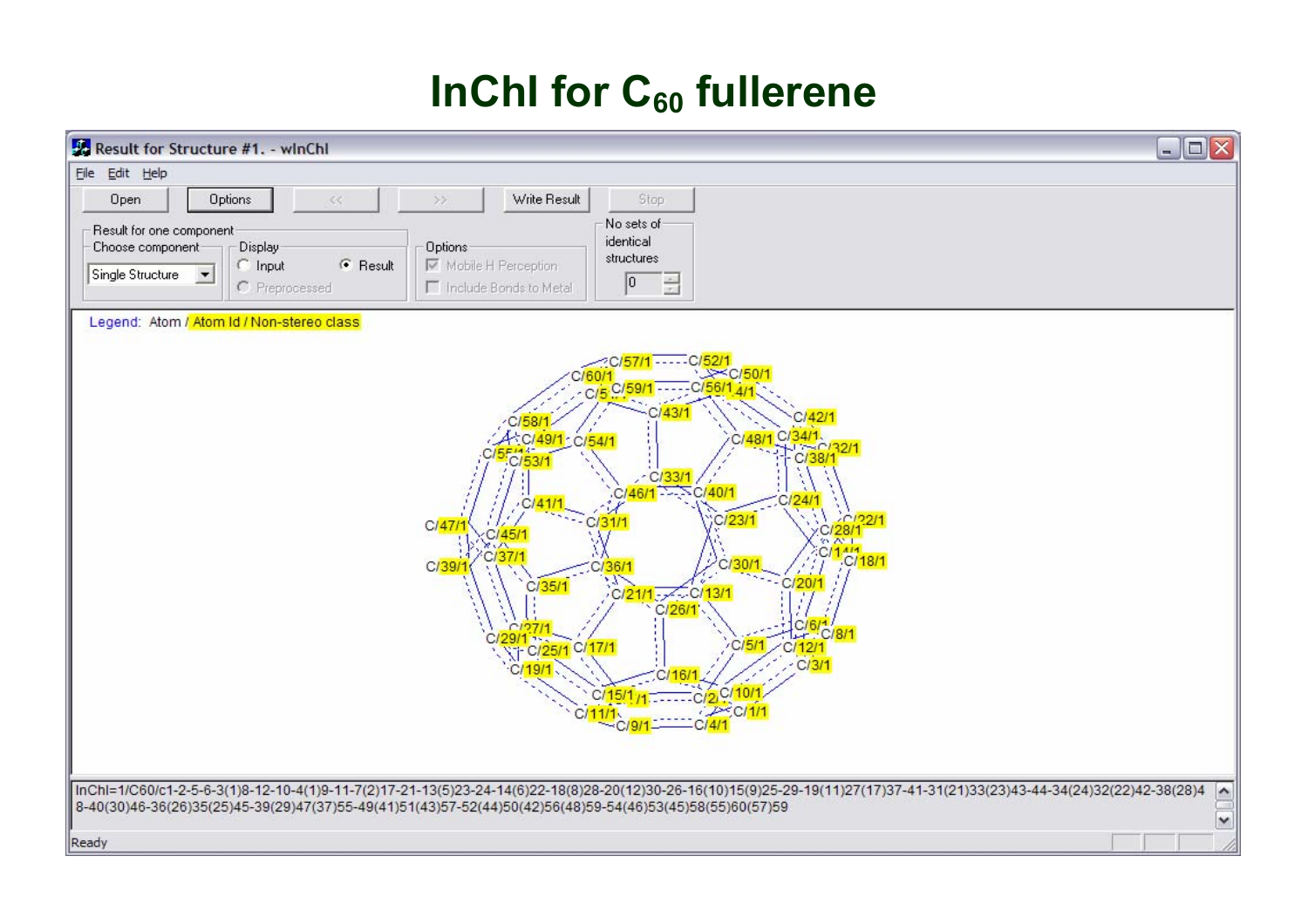# **InChI for ferrocene**

| $\Box$ $\Box$ $\times$<br>36 Result for Structure #1. (Reconnected) - winChi                                                                                                                                                                                                                                                                            |                       |  |  |
|---------------------------------------------------------------------------------------------------------------------------------------------------------------------------------------------------------------------------------------------------------------------------------------------------------------------------------------------------------|-----------------------|--|--|
| Eile<br>Edit Help                                                                                                                                                                                                                                                                                                                                       |                       |  |  |
| Write Result<br>Stop<br>Options<br>Open<br>$\gg$<br>$<<$<br>No sets of<br>Result for one component<br>identical<br>Choose component<br>Display<br>Options<br>structures<br>C Result<br>Mobile H Perception<br>$\cap$ Input<br>Single Structure<br>$\blacktriangledown$<br>0<br>$\frac{\lambda}{\lambda}$<br>Iv Include Bonds to Metal<br>C Preprocessed |                       |  |  |
| Legend: Atom / Atom Id / Non-stereo class<br>CH/9/1-CH177/1<br>CH/6/1<br>HC/10/<br>CH/8/1<br>$Fe+2/11$<br>$\int_{CH/4/1}^{11}$<br>CH/5/1<br>HC/2I<br>CH/1/1-CH 73/1                                                                                                                                                                                     |                       |  |  |
| Thessage: type="warning" value="Accepted unusual valence(s): C(5); C-1(4); Metal was disconnected"                                                                                                                                                                                                                                                      | $\hat{\ }$            |  |  |
| Structure: 1<br>InChl=1/2C5H5.Fe/c2*1-2-4-5-3-1;/h2*1-5H;/q2*-1;+2/rC10H10Fe/c1-2-4-5-3(1)11(1,2,4,5)6-7(11)9(11)10(11)8(6)11/h1-10H                                                                                                                                                                                                                    | $\mathbf{\mathsf{v}}$ |  |  |
| Ready                                                                                                                                                                                                                                                                                                                                                   |                       |  |  |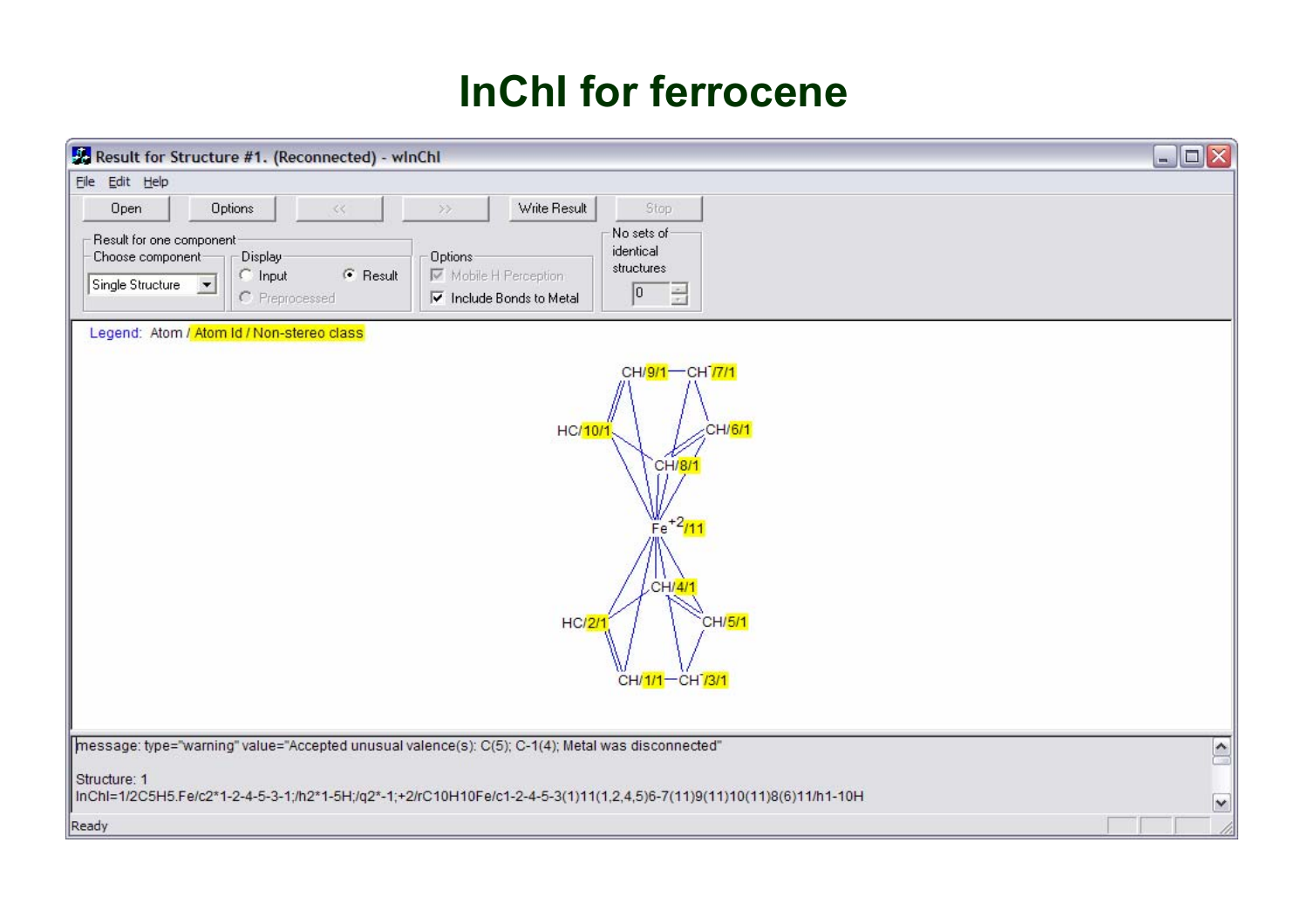# **InChI data layers:**

- **1. Formula (standard Hill sorted)**
- **2. Connectivity (no formal bond orders)** 
	- **i. disconnected metals**
	- **ii. connected metals**
- **3. Isotopes**
- **4. Stereochemistry** 
	- **i. double bond (***Z/E***)**
	- **ii. tetrahedral (sp3)**
- **5. Tautomers (on or off)**

**Charges are not part of the basic InChI, but are added at the end of the InChI string.**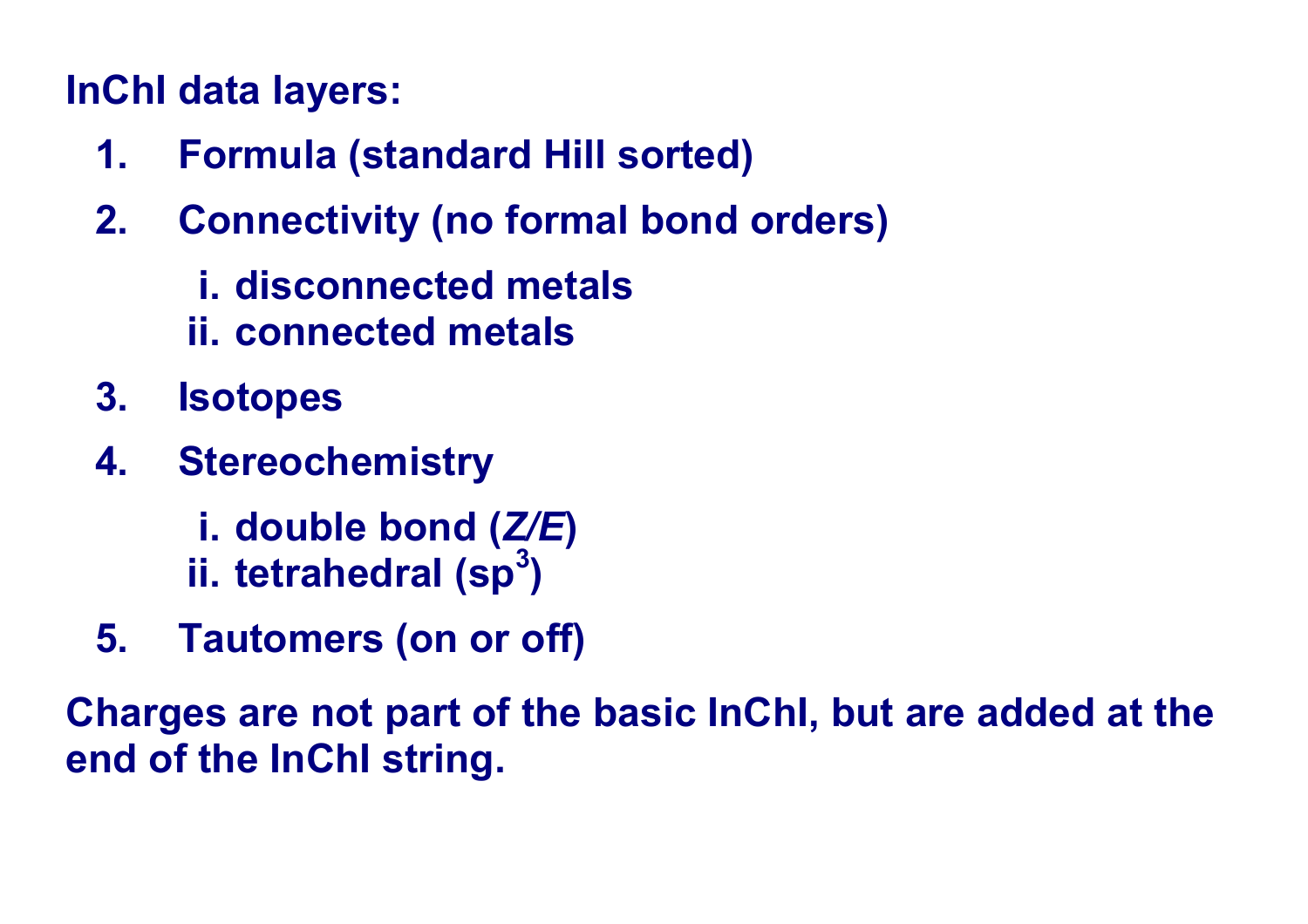#### **InChI symbolism:**

- **/c connectivity-1.1 (excluding terminal H)**
- **/h connectivity-1.2 (locations of terminal H, including mobile H attachment points)**
- **/p proton balance**
- **/t sp3 (tetrahedral) parity**
- **/m parity inverted to obtain relative stereo (1 = inverted, 0 = not inverted, . = unaffected by inversion)**
- **/s stereo type (1 = absolute, 2 = relative, 3 = racemic)**
- **/i isotopic specification**
- **/f chemical formula of the fixed-H structure if different**
- **/h connectivity-2 (locations of fixed mobile H)**
- **/q charge**
- **/r chemical formula of "connected metal" structure**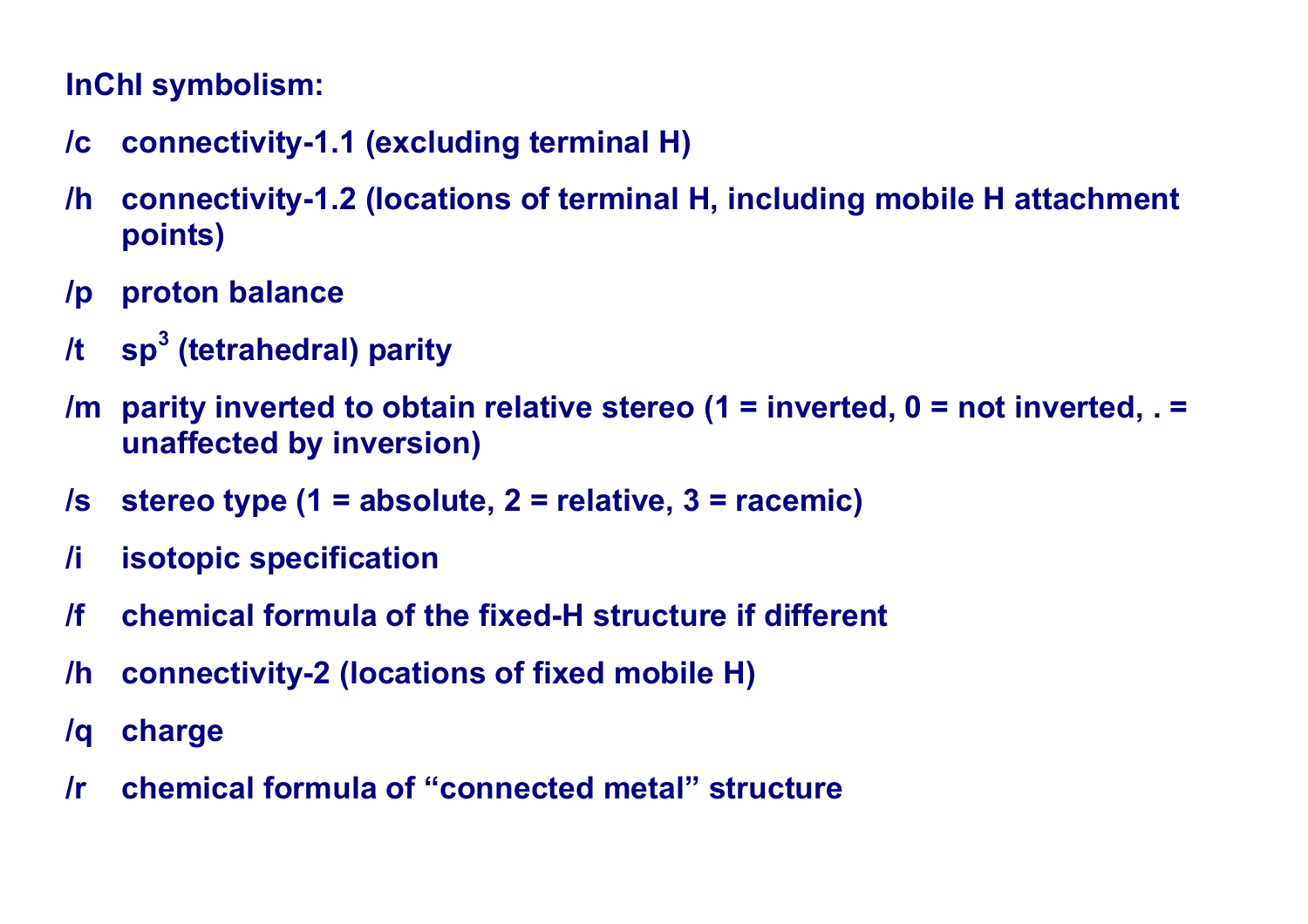#### **Chloroalaninium InChI layers**



**InChI=1/C2H4ClNO2/c3-1(4)2(5)6/h1H,4H2,(H,5,6)/p+1/t1-/m1/s1/i3+0/fC2H5ClNO2/h4-5H/q+1** 

| <b>Main layer:</b>           | C2H4CINO2/c3-1(4)2(5)6 |
|------------------------------|------------------------|
| <b>Proton balance layer:</b> | $p+1$                  |
| <b>Stereo layer:</b>         | $t1$ -/m $1/s1$        |
| <b>Isotopic layer:</b>       | $i3+0$                 |
| <b>Fixed-H layer:</b>        | fC2H5CINO2/h4-5H       |
| <b>Charge layer:</b>         | $q+1$                  |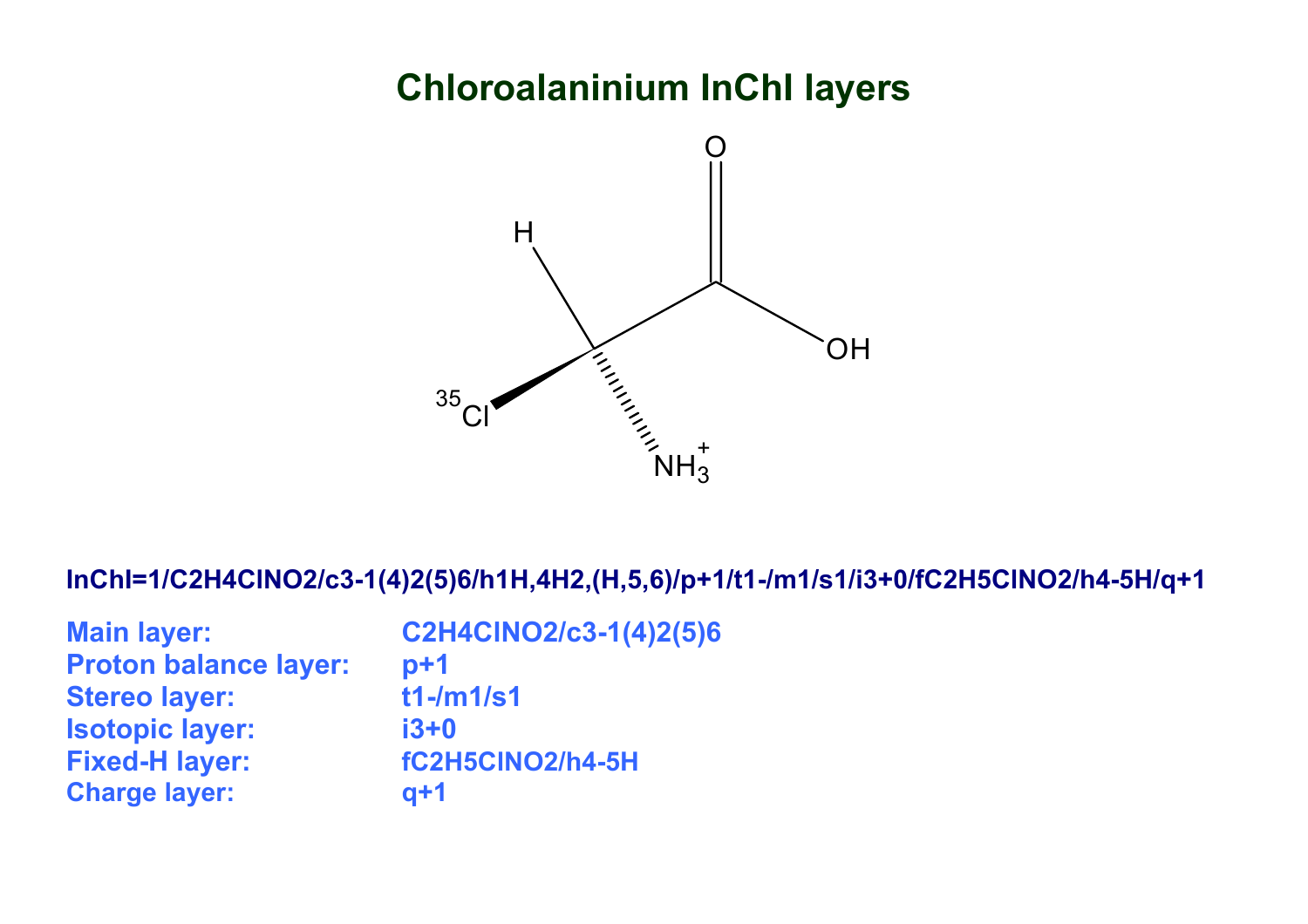# **Configuration**



Abs. chirality: InChI = 1/C3H6BrClN2/c4-2-1-6-7-3(2)5/h2-3,6-7H,1H2/t2-,3-/m0/s1 Rel. chirality: InChI = 1/C3H6BrClN2/c4-2-1-6-7-3(2)5/h2-3,6-7H,1H2/t2-,3-/s2 Racemic: InChI = 1/C3H6BrClN2/c4-2-1-6-7-3(2)5/h2-3,6-7H,1H2/t2-,3-/s3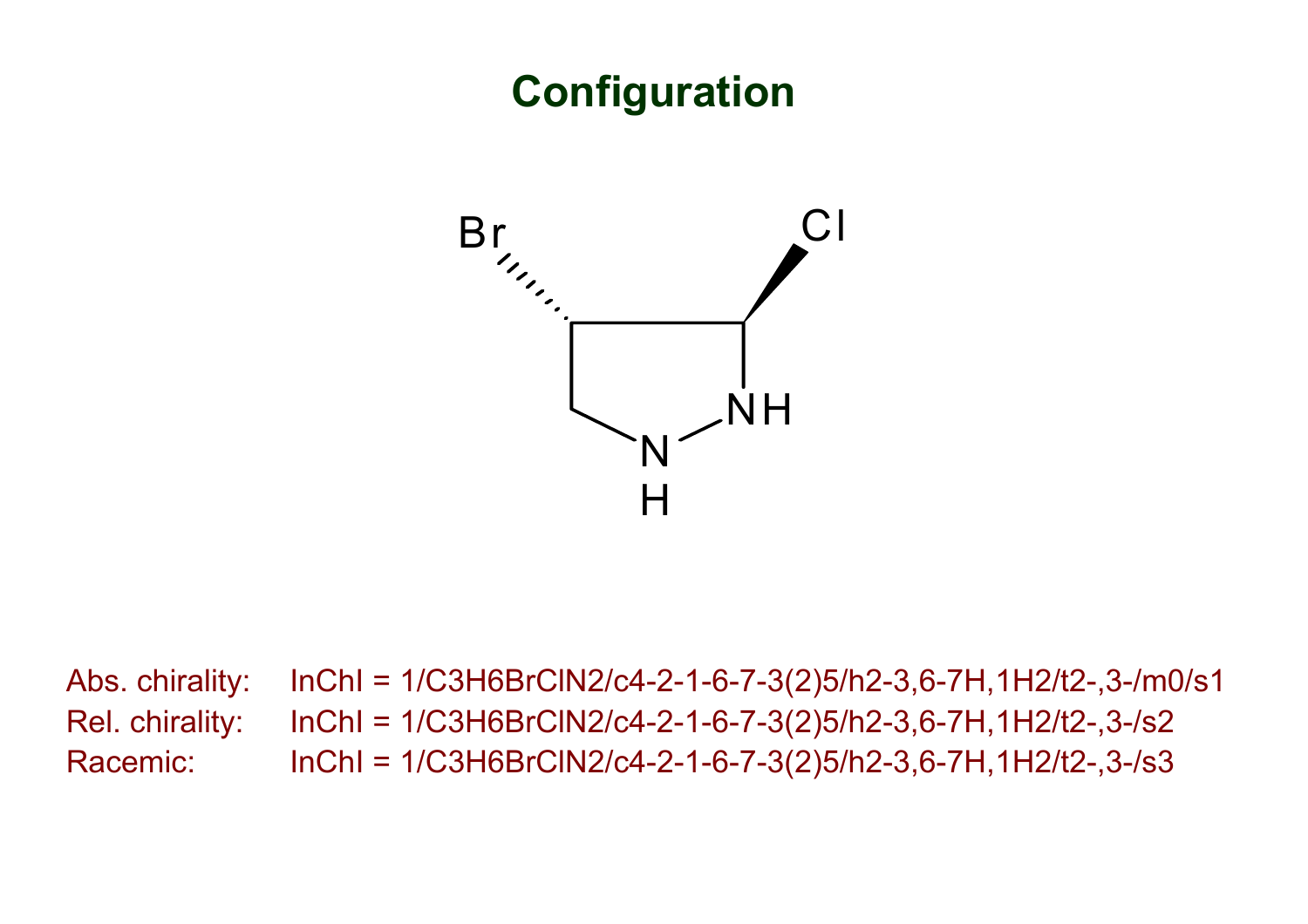### **Web search for retinol InChI**

|                                                                                                                                                                                                                                                                                                                                                                                                                                                                                                   | 6 Google Search: 1/C20H30O/c1-16(8-6-9-17(2)13-15-21)11-12-19-18(3)10-7-14-20(19,4)5/h6,8-9,11-13 - Microsoft Internet Explorer p                |                                            |                               |                                        | $ \vert\vert\vert$ $\vert$ $\times$ |  |  |
|---------------------------------------------------------------------------------------------------------------------------------------------------------------------------------------------------------------------------------------------------------------------------------------------------------------------------------------------------------------------------------------------------------------------------------------------------------------------------------------------------|--------------------------------------------------------------------------------------------------------------------------------------------------|--------------------------------------------|-------------------------------|----------------------------------------|-------------------------------------|--|--|
| <b>Eile</b><br>Edit<br>View<br>Favorites                                                                                                                                                                                                                                                                                                                                                                                                                                                          | <b>Tools</b><br>Help                                                                                                                             |                                            |                               |                                        |                                     |  |  |
| <b>Back</b><br>Forward                                                                                                                                                                                                                                                                                                                                                                                                                                                                            | e<br>×<br>Stop<br>Refresh                                                                                                                        | G<br>Search<br>Home                        | G.<br>Favorites<br>History    | Print<br>Mail                          | $\rightarrow$<br>Links              |  |  |
| Google $ +, 12-11+, 16-8+, 17-13+$                                                                                                                                                                                                                                                                                                                                                                                                                                                                | Search Web                                                                                                                                       | 早 11 blocked<br>图 AutoFill<br>$\mathbf{v}$ | [5ି∖ 1<br><b>20</b> Options & | ିଣ୍ଡି C20H30O ଗୁଣ 16<br><b>Q</b> 86917 | ାରି 2<br>$\sqrt{6}$ 13              |  |  |
|                                                                                                                                                                                                                                                                                                                                                                                                                                                                                                   | Address   http://www.google.co.uk/search?hl=en&biw=1243&q=1%2FC20H30O%2Fc1-16%288-6-9-17%282%2913-15-21%2911-12-19-18%283%2910-7-14-20%2819%2C4% |                                            |                               |                                        | ∣→<br>Go                            |  |  |
| News Froogle <sup>New!</sup><br>Web<br>Groups<br>Images<br>more »<br>Advanced Search<br>1/C20H30O/c1-16(8-6-9-17(2)13-15-21)11-12-19-<br>Search<br>Preferences<br>Search: ⊙ the web ○ pages from the UK<br>"14" (and any subsequent words) was ignored because we limit queries to 32 words.<br>Web Results 1 - 1 of about 2 for 1/C20H30O/c1-16(8-6-9-17(2)13-15-21)11-12-19-18(3)10-7-14-20(19,4)5/h6,8-9,11-13,21H,7,10,14-15H2,1-5H3/b9-6+,12-11+,16                                          |                                                                                                                                                  |                                            |                               |                                        |                                     |  |  |
| PubChem Substance Summary<br>InChl: InChl=1/C20H30O/c1-16(8-6-9-17(2)13-15-21)11-12-19-18(3)10-7-14-20(19,4)<br>5/h6,8-9,11-13,21H,7,10,14-15H2,1-5H3. Depositor-Supplied Comments:<br>pubchem.ncbi.nlm.nih.gov/summary/summary.cgi?sid=3137 - Similar pages<br>In order to show you the most relevant results, we have omitted some entries very similar to the 1 already displayed.<br>If you like, you can repeat the search with the omitted results included.<br>$\vert$ < $\vert$<br>▸<br>Ш |                                                                                                                                                  |                                            |                               |                                        |                                     |  |  |
| 8                                                                                                                                                                                                                                                                                                                                                                                                                                                                                                 |                                                                                                                                                  |                                            |                               |                                        | <b>O</b> Internet                   |  |  |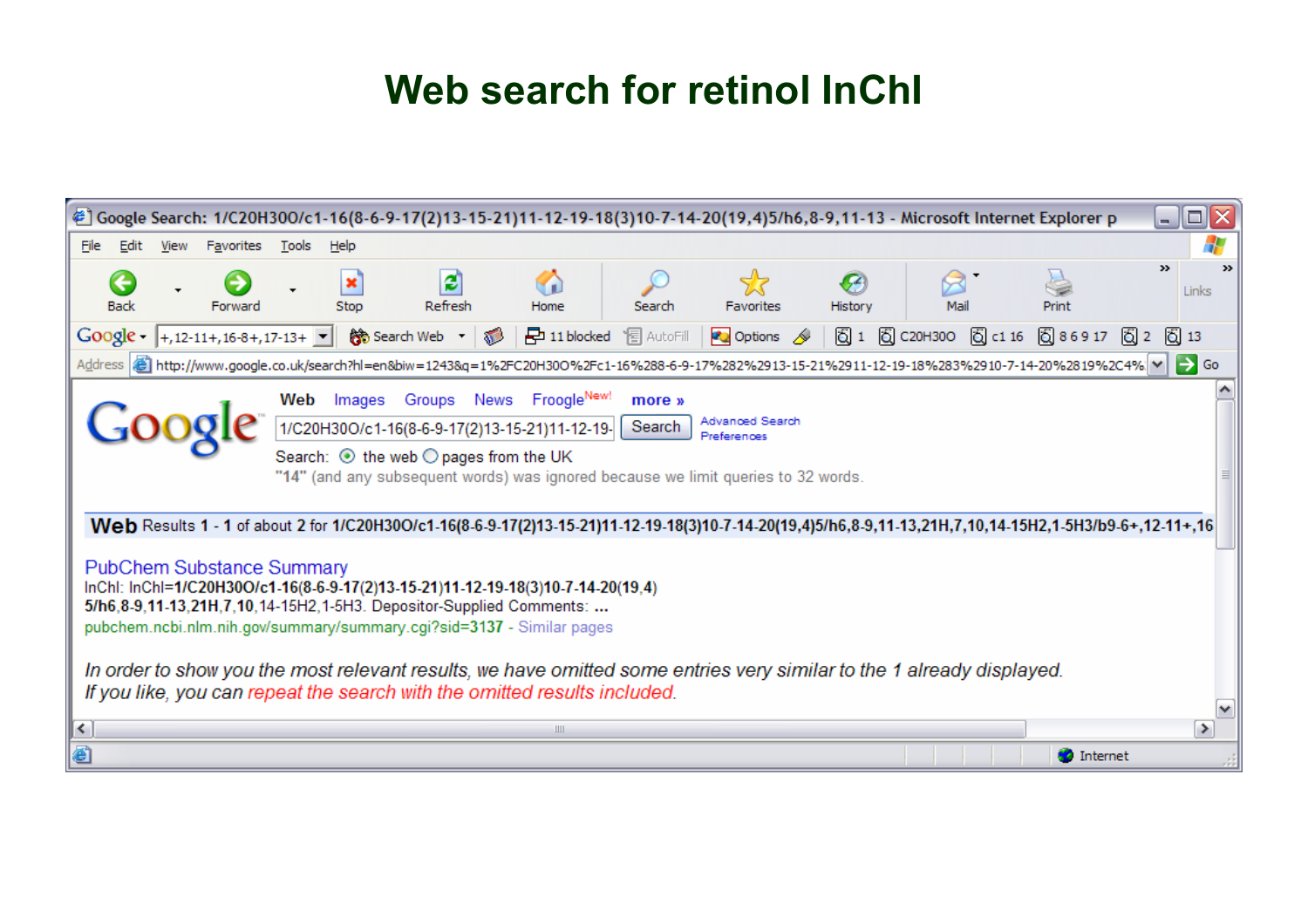**InChI early users:** 

**US National Institute of Standards and Technology – 150,000 structures** 

**US National Center for Biotechnology Information: PubChem project – 800,000+ structures** 

**US National Cancer Institute – 23 million+ structures** 

**US Environmental Protection Agency – DSSTox database – 1450 structures** 

**Kyoto Encylopedia of Genes and Genomes (KEGG) database – 9584 structures** 

**University of California at San Francisco ZINC database – 3.3 million structures** 

**BRENDA enzyme information system (University of Cologne) – 36,000 structures** 

**Chemical Entities of Biological Interest (ChEBI) database of the European Bioinformatics Institute – 5000 structures** 

*Nature Chemical Biology* 

**Under consideration:** 

**ISI – 2 million+ structures** 

*Beilstein Journal of Organic Chemistry* 

**European Patent Office** 

**US Patent and Trademark Office**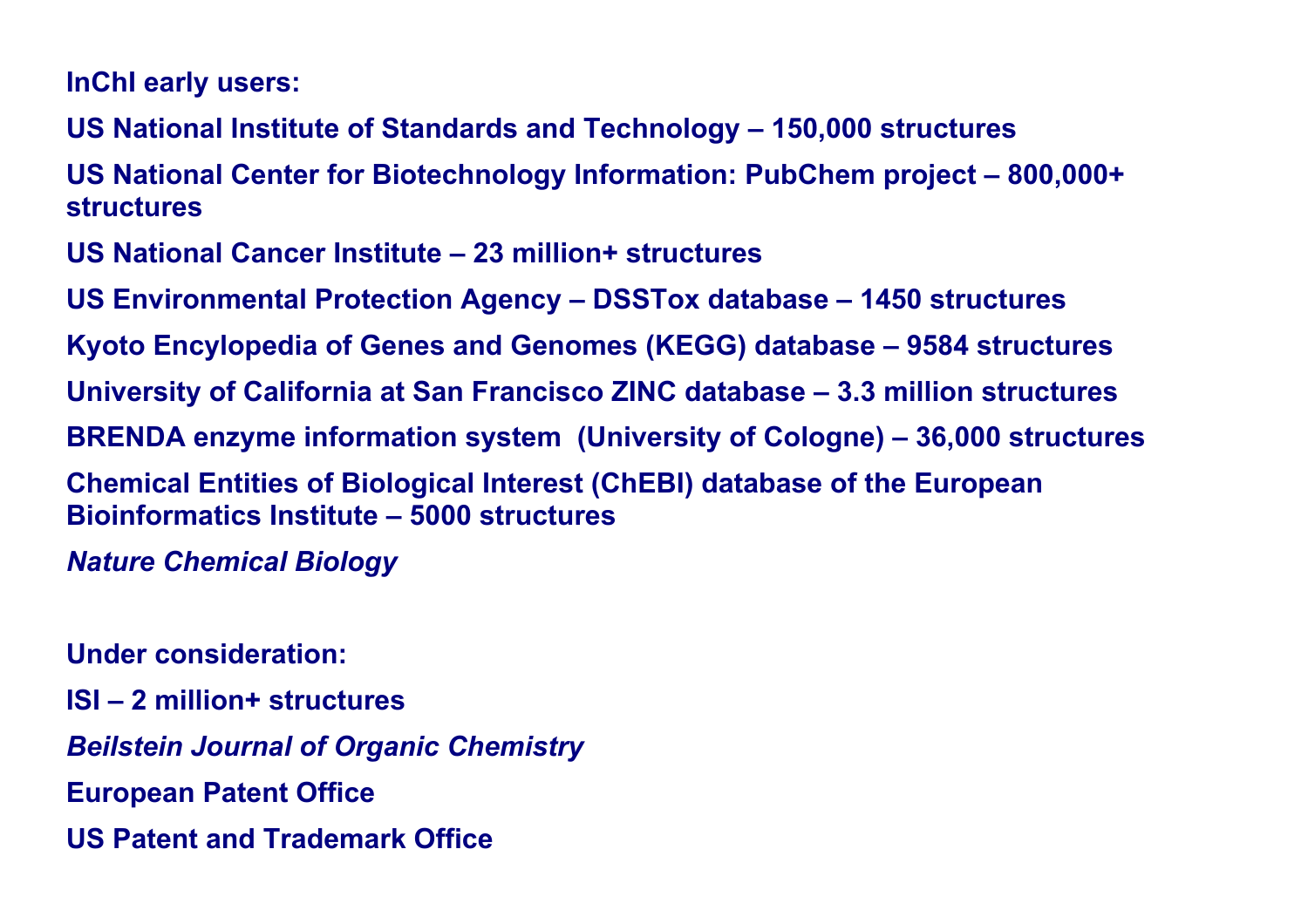#### **Selected literature:**

**Stephen E. Stein, Stephen R. Heller, and Dmitrii Tchekhovskoi, "An Open Standard for Chemical Structure Representation: The IUPAC Chemical Identifier",** *in Proceedings of the 2003 International Chemical Information Conference (Nimes)***, Infonortics, pp. 131-143; http://www.hellers.com/steve/resume/p157.html**

**Michael Freemantle, "Unique Labels for Compounds",** *C&EN***, Vol.80, No. 48, 2 Dec 2002** 

**David Adam, "Chemists synthesize a single naming system",** *Nature***, 23 May 2002** 

**Peter Murray-Rust, Henry S. Rzepa and Yong Zhang, "Googling for INChIs; A remarkable method of chemical searching",** *W3C Workshop on Semantic Web for Life Sciences***, 27-28 October 2004, Cambridge, Massachusetts USA; http://lists.w3.org/Archives/Public/public-swls-ws/2004Oct/att-0019/**

**Simon J. Coles, Nick E. Day, Peter Murray-Rust, Henry S. Rzepa, and Yong Zhang, "Enhancement of the chemical semantic web through the use of InChI identifiers",** *Org. Biomol. Chem.***, 2005, 3(10), 1832 – 1834** 

**M. D. Prasanna, Jiri Vondrasek, Alexander Wlodawer, T.N. Bhat, "Application of InChI to Curate, Index, and Query 3-D Structures",** *PROTEINS: Structure, Function and Bioinformatics***, 2005, 60:1-4** 

**Aurélien Monge, Alban Arrault, Christophe Marot and Luc Morin-Allory, "Analysis of a Set of 2.6 Million Unique Compounds gathered from the Libraries of 32 Chemical Providers", presented at the 10th Electronic Computational Chemistry Conference, April 2005; http://www.univ-orleans.fr/icoa/eposter/eccc10/monge/**

**Bea Perks, "International chemical identifier goes online",** *Chem. World***, 16 May 2005**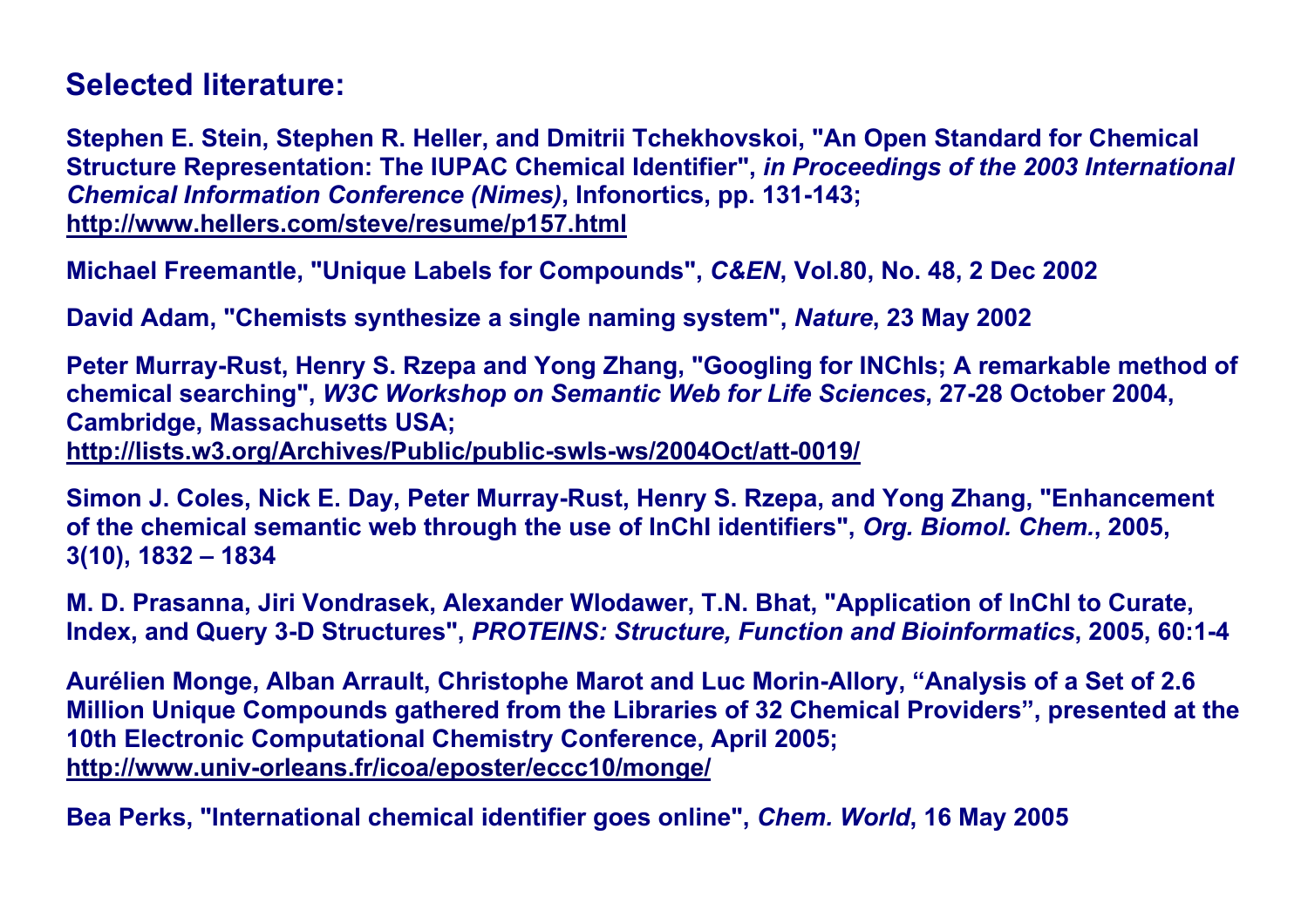**Stephen E Stein Stephen R Heller Dmitrii Tchekhovskoi (US National Institute for Standards and Technology) Alan D McNaught (Royal Society of Chemistry)** 

> **IUPAC General Assembly Beijing 2005**